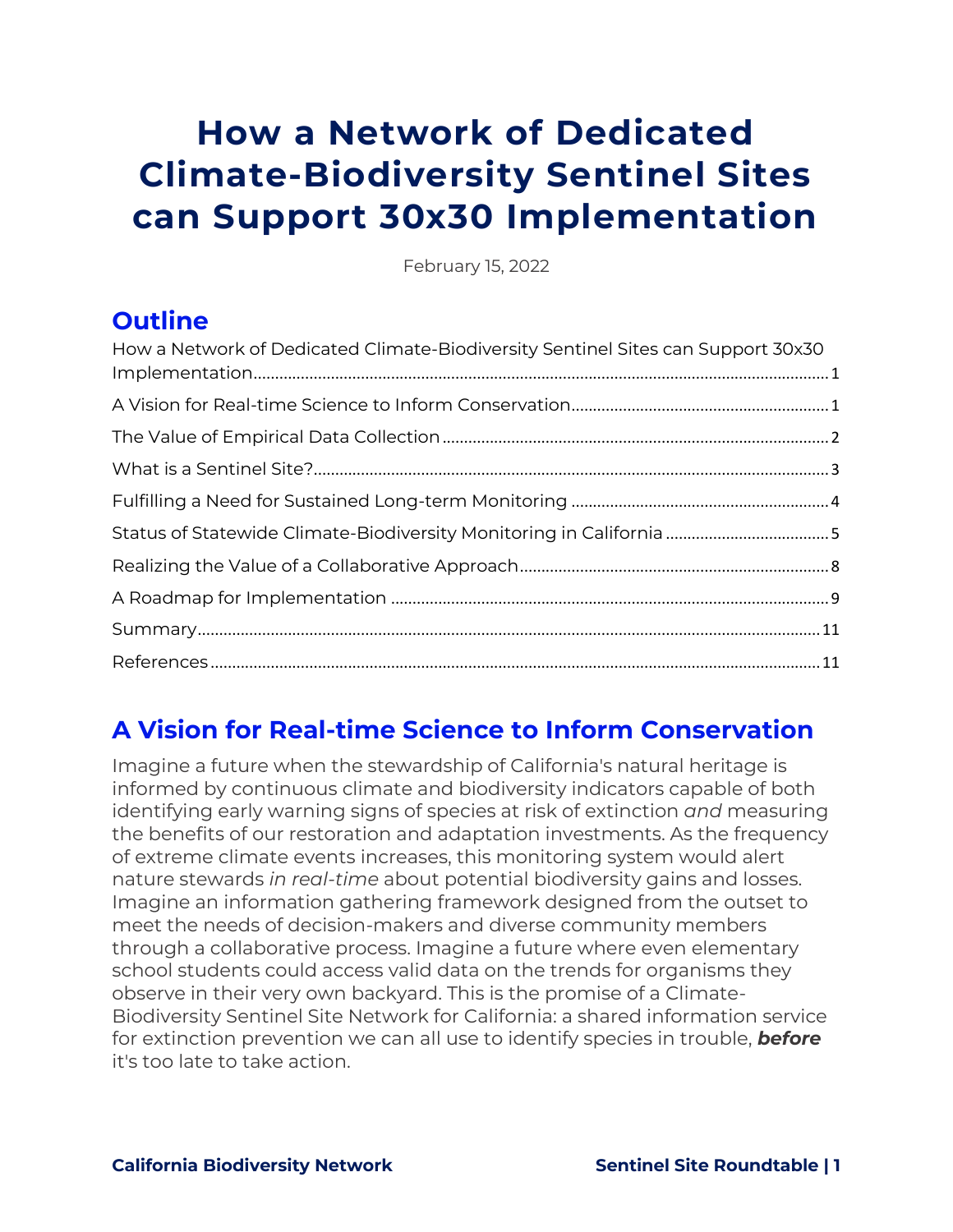Members of the California Biodiversity Network's Sentinel Site roundtable are collaborating to realize this vision by creating a real-time observation network capable of responding to priority questions that bridge disciplines and geographies such as:

- What are the impacts of drought, fire and hydrological variability on biodiversity and ecosystem services?
- Where is climate change causing the greatest threat to biodiversity?
- Where are species in decline or recovery?
- Where should acquisition and/or restoration activities be concentrated?
- How are species responding to management/stewardship/restoration activities?
- How does habitat restoration and species recovery this track against targeted conservation goals?

Multi-disciplinary benefits of such a network identified by roundtable members include the following.

- Standardizing measurements at the site scale to allow data comparisons and aggregation
- Improving direct assessments of relationships between climate parameters and biodiversity responses
- Improving data management efficiency and increasing data access via utilization of shared platforms for analysis
- Supporting landscape-scale inferences by combining multiple data sets
- Improving model forecasts of climate effects and other stressors on biodiversity
- Creating a transparent process for evaluating indicators relevant to management and conservation investments

With recent advances in technology and a rekindled commitment to collaboration across jurisdictions, we can now envision and build a network that effectively fills data gaps and integrates the knowledge and findings of diverse practitioners across the state of California into an aggregated whole. Below we spell out the rationale and a way forward towards a multijurisdictional Climate-Biodiversity Network serving the State of California's 30x30 Initiative goals and objectives.

## <span id="page-1-0"></span>**The Value of Empirical Data Collection**

Recent history shows that California is now subject to increasingly frequent extreme events due to climate change with measurable direct and indirect impacts on the state's biodiversity. This includes two extended periods of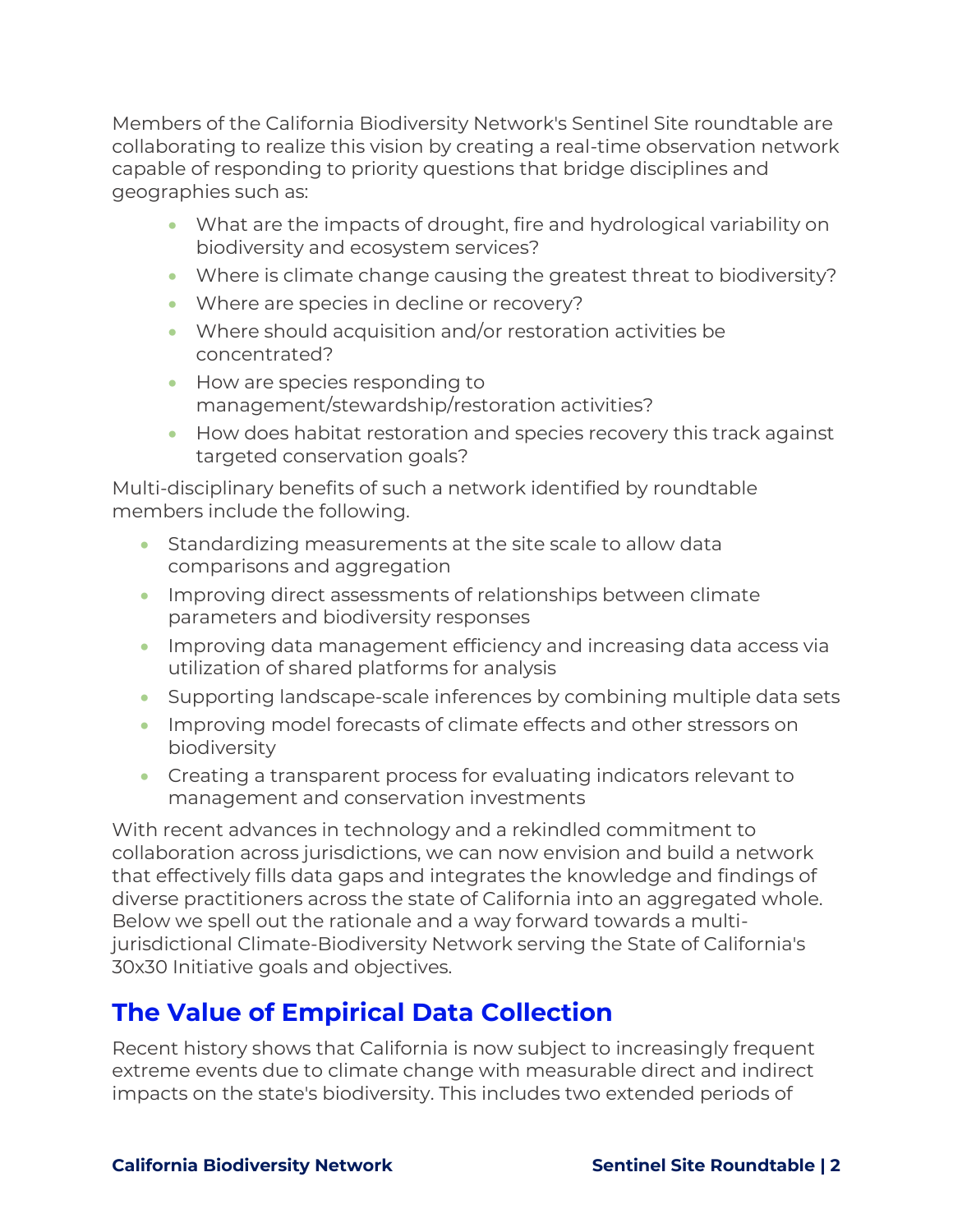significant drought, wildfire seasons that have increased in severity and length, severe weather patterns and storms, marine heat waves triggering multiple unusual mortality events, and changes to the distribution, phenology, and prevalence of species and habitats. As communities, academic researchers, conservation practitioners, and policymakers work to understand and adapt to these changes, it has become increasingly clear that more comprehensive empirical data, consistent and continuous environmental measurements of key drivers and response variables over time, are needed if we are to accurately assess and respond to current impacts on biodiversity and predict future effects of these widespread disturbances.

There is thus a critical need to collect meaningful empirical data on an ongoing basis at permanent ecosystem monitoring sites (generally field stations or research reserves) across the state to guide conservation efforts. While data inputs for conservation planning generally rely on a "snapshot" of current conditions, and best estimates of projected conditions based on available data, Sentinel Sites provide the opportunity to gain deeper understanding of processes driving change by creating time series data sets capturing rates and direction of change in drivers and response variables. By identifying and monitoring appropriate metrics and indicators collected at these sites, we can vastly improve current and predictive maps and scientific models.

To do this effectively and strategically requires data collection in a manner that is coordinated and intentional to ensure the greatest breadth of application across the richness of California's biodiversity. This section will frame how to build on existing cooperative efforts and California's role in science innovation to develop a Sentinel Site network. The ultimate goal of this network is to unite the results of field stations and reserve sites sponsored by universities, agencies, and non-governmental organizations across the state to help fill the critical data gaps identified in earlier sections of this report.

### <span id="page-2-0"></span>**What is a Sentinel Site?**

We use the term *Sentinel Site* here to describe a variety of field stations dedicated to long-term physical and biological data collection. In the literature, the *Sentinel Site* or *Sentinel Ecosystem* approach is described as a means of monitoring ecological resources using a set of fixed locations as platforms for intensive (high-frequency, multivariate) measurements (e.g., Jassby 1998). Ideally, Sentinel Site field stations represent the full range of ecosystems subjected to a shared set of stressors such as climate change, habitat fragmentation, or pollution. For example, NOAA has launched a Sentinel Site network in our nation's estuaries to monitor the impacts of sea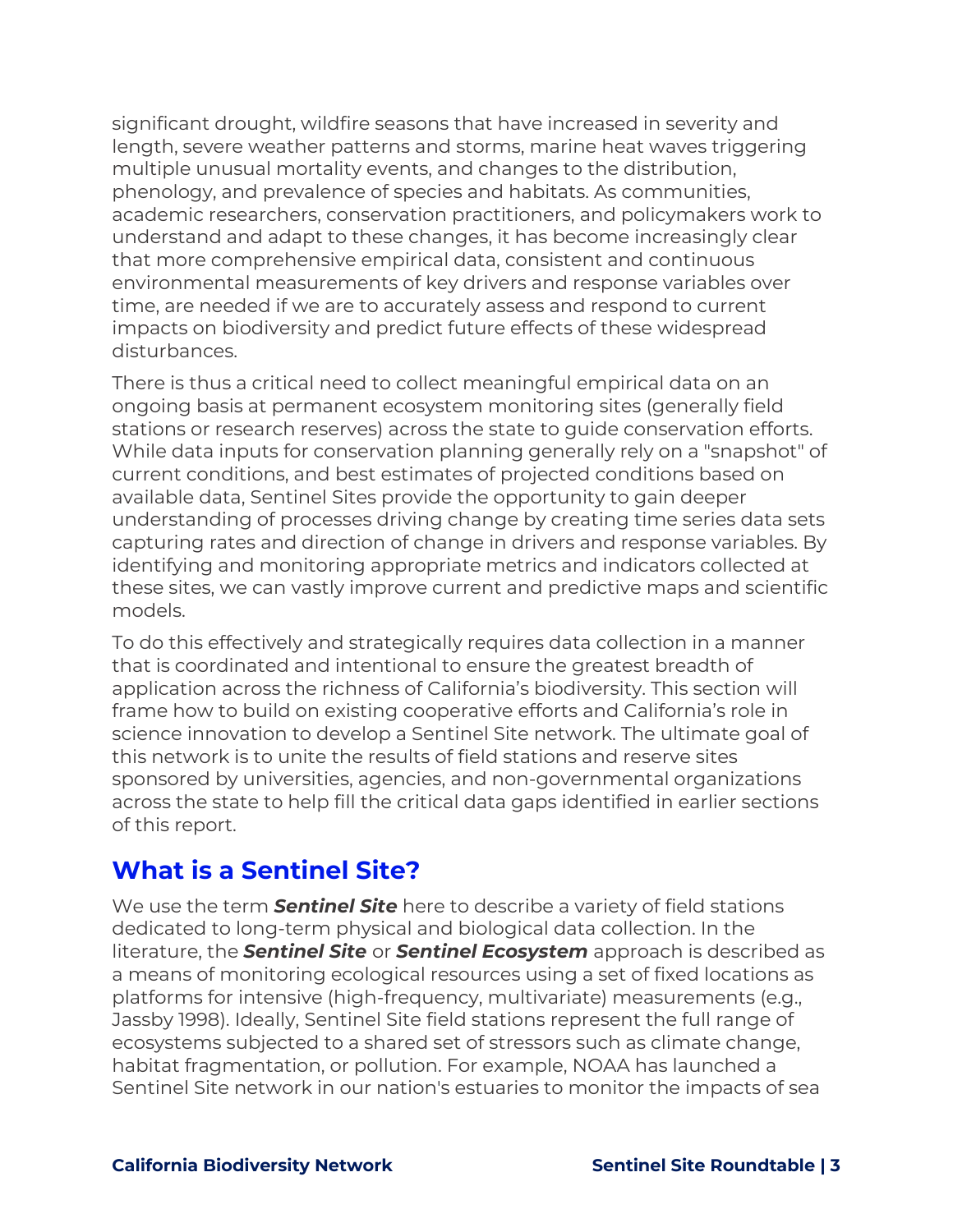level rise using a consistent approach to facilitate accurate tracking for multiple local applications and comparison across regions. With significant planning, it is also possible to utilize Sentinel Site data to estimate the impact of human disturbance, or alternatively the benefits of stewardship and restoration, on biodiversity and other aspects of ecological condition. Here we explore the benefits of forging a multijurisdictional Sentinel Site network for California across terrestrial, freshwater aquatic/wetland, estuarine and near coastal habitats, and what it will take to get us there.

### <span id="page-3-0"></span>**Fulfilling a Need for Sustained Long-term Monitoring**

Why do we need sustained long-term data collection at Sentinel Sites to support biodiversity conservation in California's dynamically changing environment? We can answer this question with a recent example. During the recent severe droughts and wildfires in California (2012-2017, 2019-2021) wildlife management agencies contacted their academic partners to determine whether there were any data sets capable of measuring the impact of these unprecedented climate events on wildlife populations. The answer was essentially no: presently there are no long-term biodiversity data sets capable of reliably answering this question. Differences between data collection methods make fine-scale, short term data sets difficult to aggregate for the purpose of trend detection (Rich and Brashares 2018). Further, the Department of Water Resources concluded that one of the primary lessons learned during this extreme event was the need to improve state-wide monitoring, data availability, and forecasting to support decisionmaking (DWR 2021).

The value of Sentinel Sites is the opportunity, through a sustained, standardized measurement strategy, to establish "a baseline" against which ecological change may be measured at a variety of scales. In the highly variable ecosystems of California, determining the "signal" of a stressor like climate change against the "noise" of natural variability demands long-term data sets. With the exception perhaps of NSF-sponsored Long Term Ecological Research (LTER) programs, most academic research projects center on a very tightly focused research question to be answered with available historical data and whatever original data can be collected within an approximately 2-to-5-year duration of a typical research degree or grant period.

By contrast, Sentinel Sites are designed to collect basic foundational data by co-locating weather stations, hydrology instruments, biological field surveys, and automated data collection that can ultimately serve to answer multiple kinds of questions, including ones which may have yet to be conceived. An example of this kind of data set is a long-term Wildlife Picture Index monitoring program established at Pepperwood's "Sentinel Site," which is a unique data set capturing the impact of megafires on wildlife (Gray et al in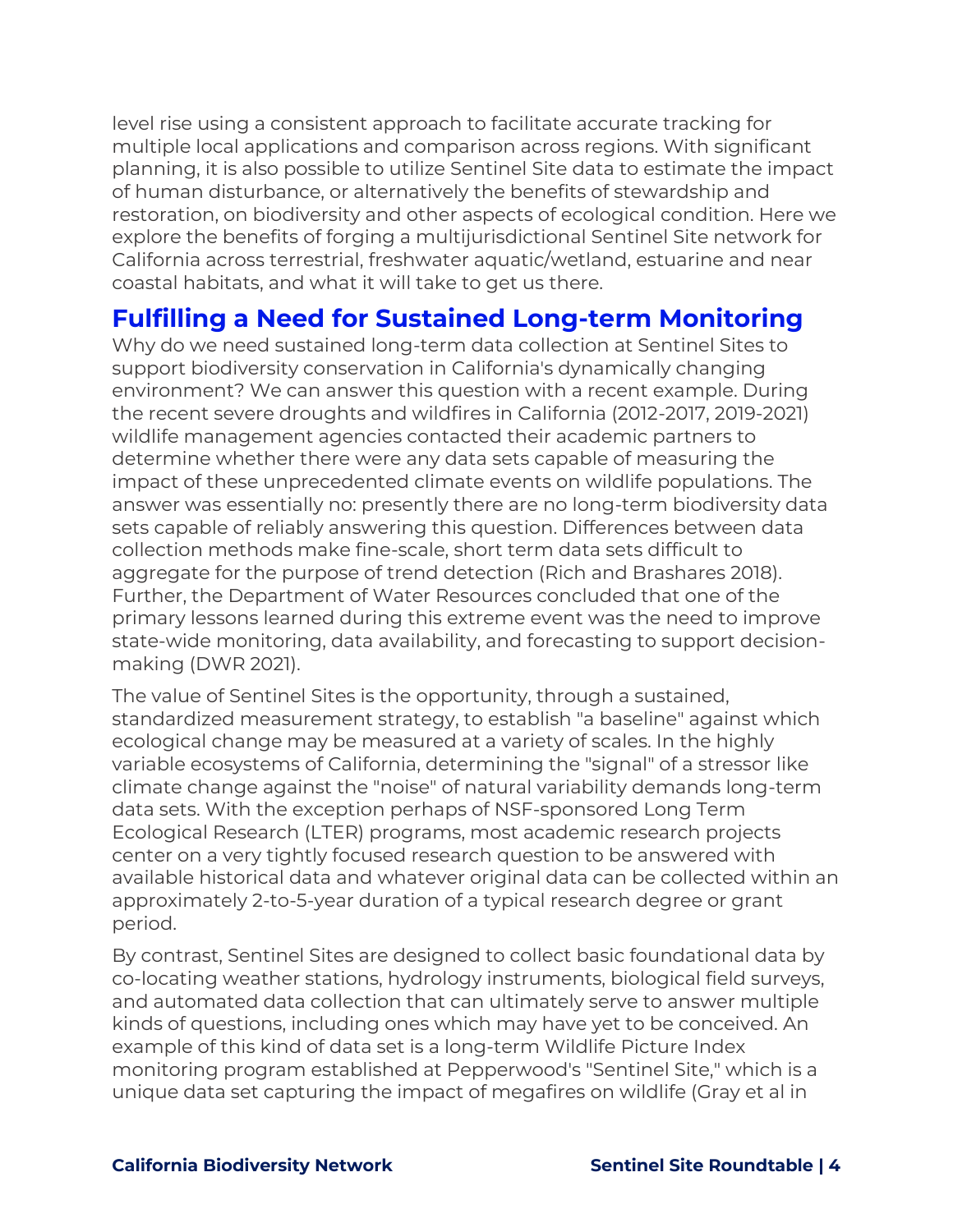process). This data collection commenced five years before the advent of megafire events, *before* there was a specific fire-related hypothesis to be tested. So, our challenge today is to do our best to anticipate what the ecologists of the year 2100 will wish we have collected to fully understand our contemporary period of rapid environmental change.

Sentinel Sites provide a foundational data "backbone" of sustained highfrequency measurements over the long-term that can be utilized by academic, agency and community researchers to support and inform hypothesis-focused research efforts aiming to explain mechanisms of observed change.

Sentinel Site data also provide critical empirical inputs to improve species range maps, rare species occurrence records, and the predictive models we rely on to inform our conservation priorities and decision-making. Recent advances in remotely-collected environmental data technology and methods, using automated sensors based on the ground, in the air, or on satellites, now provide a stronger means for extrapolating from local habitat and biodiversity observations to regional, national, and global scales. The establishment of a NEON network of three linked stations in the Sierras now provides the opportunity to tie into a standardized national monitoring network. NASA's new CATALYST initiative around biodiversity in California also affords an opportunity to leverage national and global data collection efforts and technologies. Sentinel Sites are thus a primary means of directly filling data gaps identified in the Conservation Planning and Informatics section preceding this one in a global context and for validating and calibrating the next generation of ecological monitoring tools.

The California Climate-Biodiversity Sentinel Site Network roundtable will work closely with the other CBN roundtables, including Conservation Planning, Informatics, Community Research and Stewardship, to design a coordinated framework for data collection and integration. This empirical knowledgebase will be designed to regularly update state resources including ACE (Areas of Conservation Emphasis) and the CA Nature knowledgebase over time. In this way, Sentinel Sites will continually improve the quality and quantity of data relevant to the adaptive management of California's biodiversity.

### <span id="page-4-0"></span>**Status of Statewide Climate-Biodiversity Monitoring in California**

Historically, many field stations and research programs in California have operated largely independently under the guidance of rotating academic faculty or agency leads with episodic shifts in priorities driven by changes in leadership. Primarily occasional coordination has occurred between sites on a project basis. This has allowed for highly valuable scientific discovery and innovations that will be critical for addressing the climate and biodiversity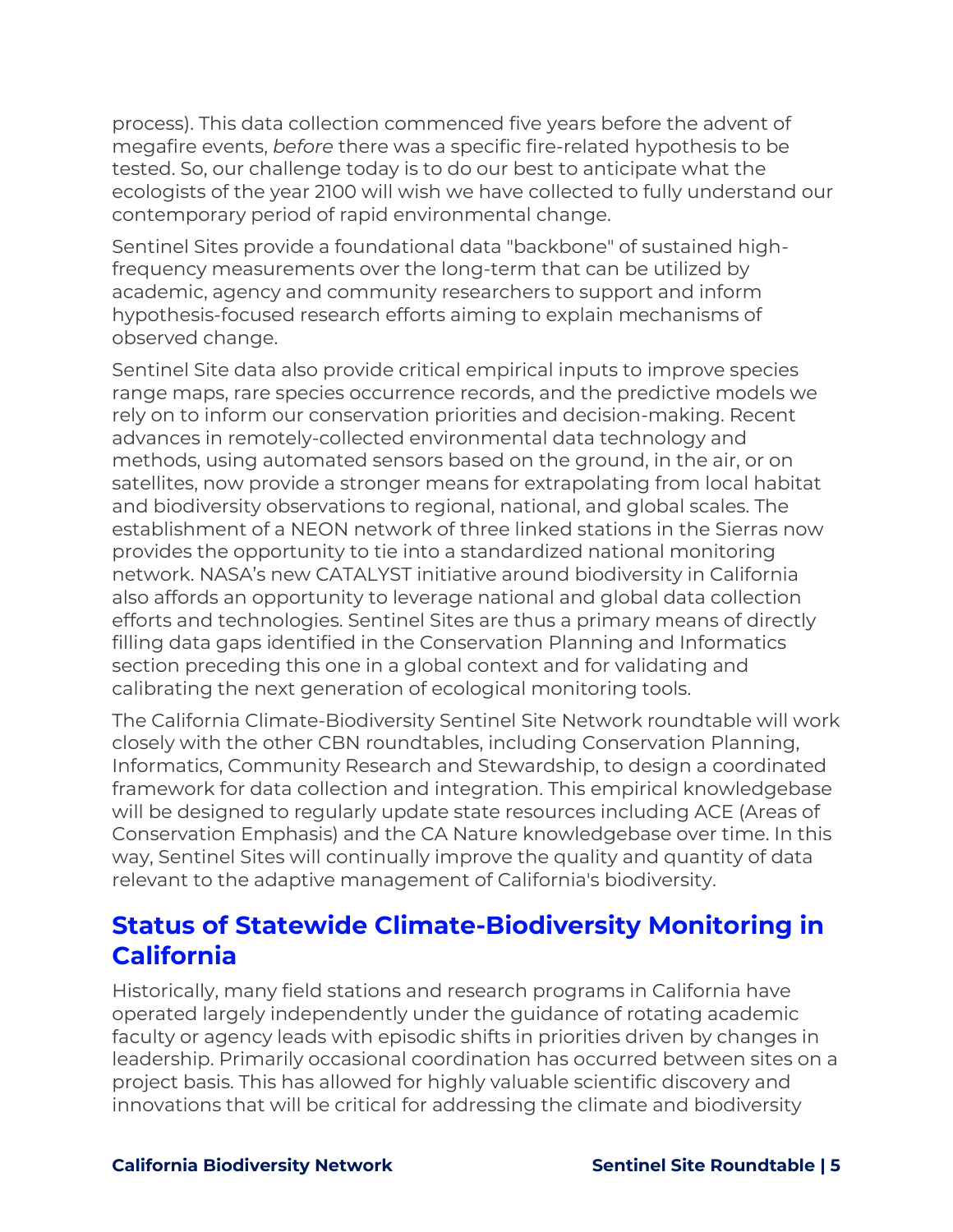crises we are facing. However, the lack of proactive coordination has also resulted in a fragmented landscape of data in diverse repositories. Combined, these factors limit the opportunity for comparison across scales and different habitats, or the aggregation of larger data sets for developing more accurate predictive models. This inspired the formation of a Sentinel Site roundtable of practitioners with the advent of the new CBN in 2020.

The 30+ current members of CBN Sentinel Site roundtable have been meeting since 2020 to scope opportunities for closer collaboration, frame a proposal for a convening to design/ build out a more comprehensive statewide network, and to inform this report. To date membership includes representatives from the University of California Natural Reserve System, the California Department of Fish and Wildlife, the Nature Conservancy (Dangermond Reserve), Pepperwood, Jasper Ridge, RESON (central coastneed to add others), the California Institute for Biodiversity, and the National Ecological Observatory Network. This roundtable thus represents a total of over 80 stations total (see map). To date we've held 10+ meetings comprised of founding partners, and in November 2021 held an invitational workshop that added approximately 20 new participants, and provided the opportunity to survey and convene practitioners to inform shared priorities and next steps.



### **California Biodiversity Network Sentinel Site Roundtable | 6**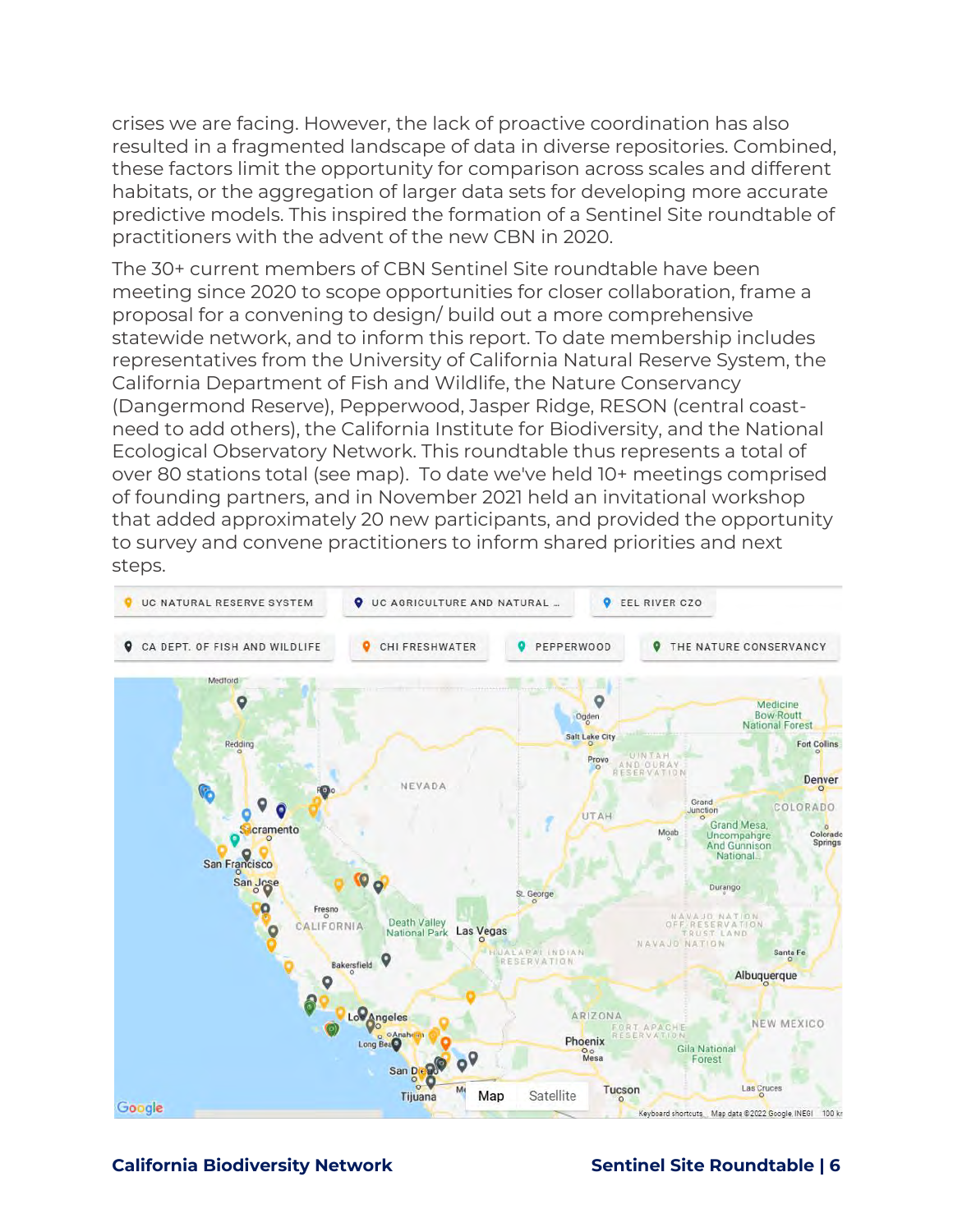*Map Courtesy of https://dendra.science/*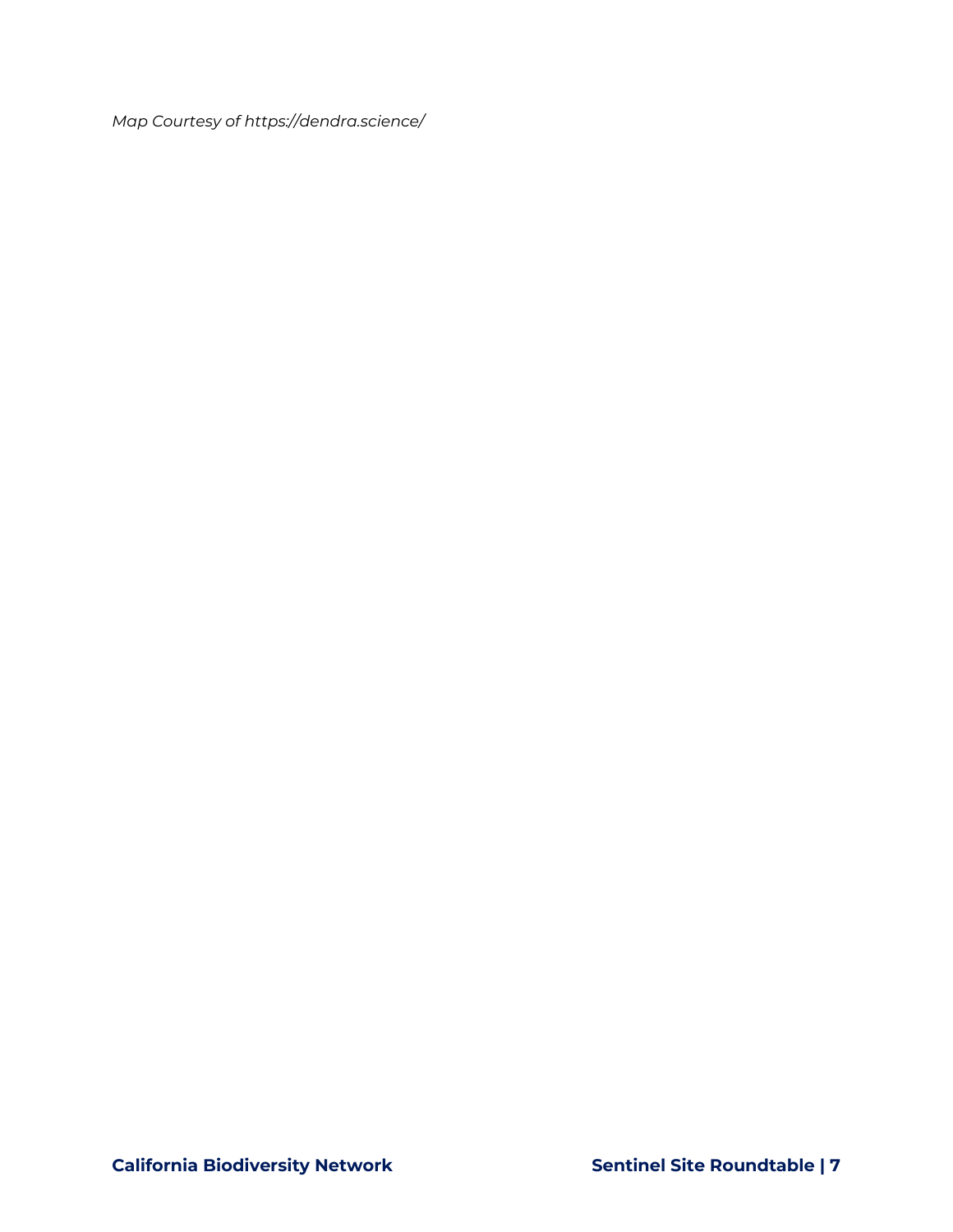Our first CBN Sentinel Site Roundtable joint project, pursued by founding members in early 2021, provides an example of how the group can collectively make strides to close identified data and research gaps. The experts on the Roundtable served as volunteer advisors to CDFW to inform where the agency could add new Sentinel Sites on state-held lands to fill critical data gaps. Using the map of current field stations in the network combined with ACE biodiversity layers and climate space classifications derived from the USGS CA Basin Characterization climate-hydrology model, the CDFW established weather monitoring at an additional 17 stations, and has 18 more in the planning phase, that are specifically located to fill gaps in spatial coverage for the network in the North Coast, Northern Sierras, and Central Valley.

Building the Sentinel Site network will entail recruiting new members including managers and researchers engaged at private, local, state and federal field stations and other long-term monitoring sites to diversify our participants, expand the map of current sites, and refine needs for geographic infill. Current and proposed climate monitoring will be a resource to supplement existing statewide weather networks. Biological monitoring is currently highly variable, so it will be a significant task to inventory current long-term data collection. It will also be critical to standardize a set of core biological data collection methods for participating stations moving forward and to start to realize on the promise of cutting-edge automated biological data collection, including visual, thermal and acoustic sensors and eDNA, a key research interest of this roundtable.

We will also frame this network through the lens of habitat connectivity, tying field station data into the priority habitat corridor maps developed at statewide and regional scales in order to validate habitat corridor and cores' value and function. Ultimately our goal is to capture species distributions, climate drivers, and habitat attributes at multiple scales, with a potential interface with national and global networks (NOAA, NEON, NUT NET, FIA eg Peters et al 2014) while updating the States ACE and CA Nature databases.

### <span id="page-7-0"></span>**Realizing the Value of a Collaborative Approach**

Our November 2021 30 x 30 Sentinel Site roundtable workshop stimulated a lively exchange on how to frame an innovative yet sustainable collaboration. An identified key function of this roundtable, that interfaces with the needs of other CBN roundtables, is a focus on how to structure and standardize collection of meaningful ecological data collection at Sentinel Sites. The group also scoped challenges and opportunities in the design of statewide versus regionally significant indicators and ways to increase the diversity of Sentinel Site participants via outreach to BIPOC researchers, community science efforts, and environmental justice communities. These goals foster a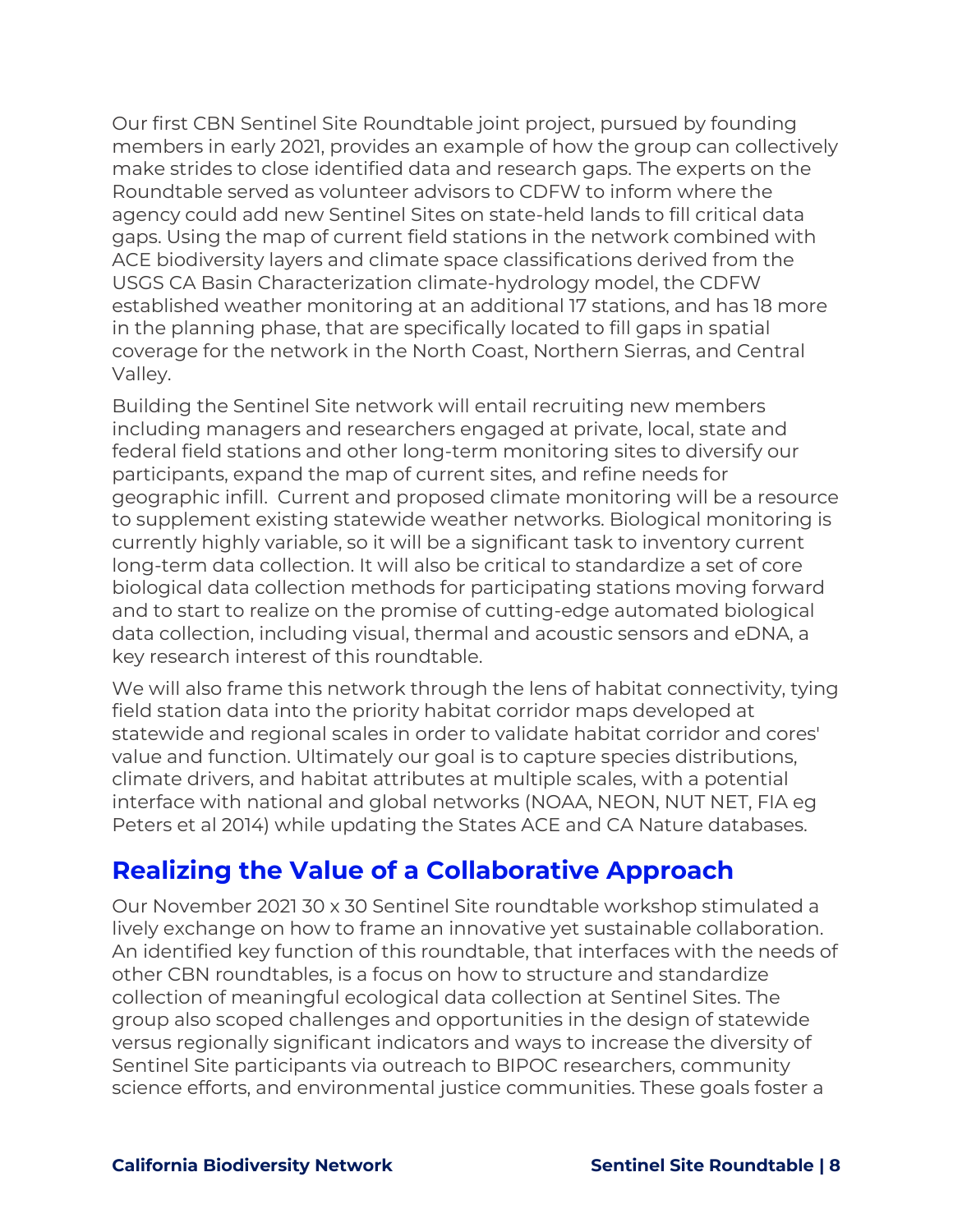need to overcome cultural as well as funding, technology, and data management barriers and challenges.

The highest ranked potential obstacles to success identified by roundtable participants included the following.

- Will require sustained long-term staffing, funding and governance structure to provide a central backbone supporting a collaborative framework across jurisdictions
- Partner Sentinel Sites will need time and financial resources to curate share data and participate
- Success will require centralized data management analytical capacity and investment to translate data to relevant and meaningful indicators
- Results will need to effectively reach managers and decision-makers who understand the significance and are willing to invest over the longterm

These results speak to the importance of framing a durable governance structure and securing adequate resources to convene key partners, design and operate a functional network from public and private sources.

Another obstacle to overcome identified by Peters et al 2014 will be overcoming cultural barriers inherent to ecological research. These would include the potential reluctance on the part of researchers to share data and publication credits. While academic research places high value and recognition on innovation and creativity, realizing the goals of a Sentinel Site network require a passion and focus on data standardization and costeffectiveness serving multiple scientific questions. We see these social and cultural barriers as important to recognize and address as the financial and technological ones. We will also seek to increase the cultural diversity of biodiversity practitioners and beneficiaries engaged in Sentinel Site monitoring and its applications.

## <span id="page-8-0"></span>**A Roadmap for Implementation**

We envision three phases. While it is tempting to tackle spatial-sensor design challenges right away, **what is really needed to start with is definition of an inclusive multi-jurisdictional institutional framework for this effort under the umbrella of CBN and the State's Biodiversity Initiative.** This institutional foundation needs to include non-scientist decision-makers (e.g., land managers, decision-makers) to inform the outcomes desired to ensure they are aligned with practical applications-and these "end users" of the data need to be part of the team from the start and stay engaged throughout the process.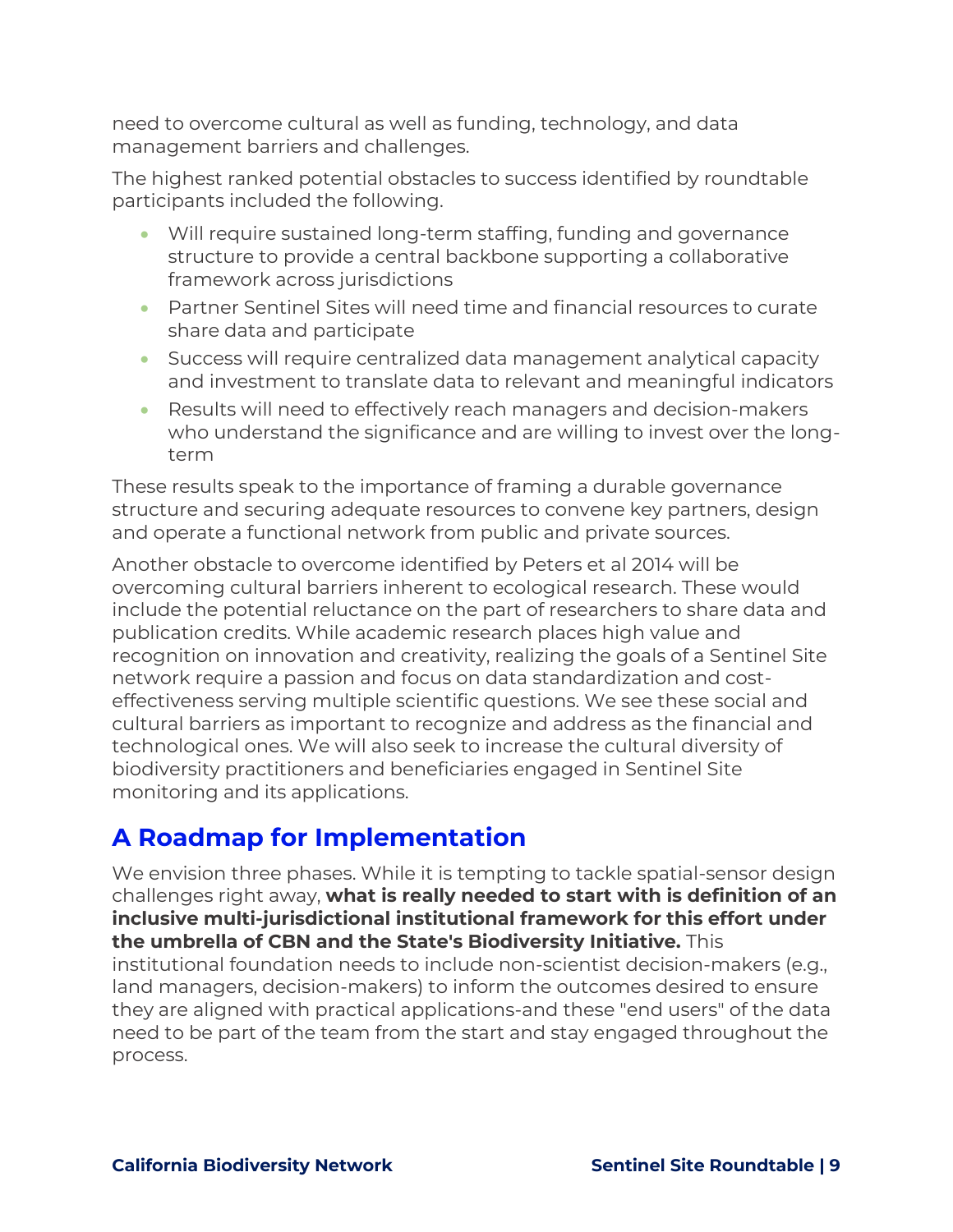Meetings to date have identified on the need to secure seed funding to convene a comprehensive collaborative approach to collaboratively build an integrated social, sensor, and data management network. The Roundtable would use this opportunity to focus on defining shared outcomes and how to achieve them. We will create shared metrics of success to guide network design, building off the existing spatial distribution of dedicated field stations, and then address the specifics of how data could be collected in a consistent manner to facilitate comparisons, integration, and meaningful and relevant biodiversity indicators. This effort would tackle the follow elements of a multijurisdictional Climate-Biodiversity Sentinel Site Network in partnership with the CA Department of Natural Resources.

**Building the social network** to support the sensor network (governance) and ensuring from the beginning of the design process there is a mechanism for translating data to relevant indicators for decision/policy makers.

Questions to answer: what does a multijurisdictional monitoring network look like, what are key elements (backbone organization, shared goals, and metrics of success), what kinds of indicators can inform decision makersabout enduring science questions, acquisition priorities, stewardship, regulatory actions?

### *Standardizing field data collection and management methods*

(integrating climate-hydrological (physical) and biological monitoring) at site/station scale, optimizing remote sensing tools, leveraging automatic sensors for biological data collection, data management and integration.

Questions to answer: what are the basic climate and biodiversity measurements that should be collected at each station? How can we leverage advances in automated biological data collection (cameras, acoustic, other) and remote sensing (multiple scales)? How do we tie metrics to climate adaptation, stewardship, and connectivity objectives? Can we leverage UC's DENDRA data management system to house and integrate data streams and research access? What supplemental data management would be needed?

*Designing a representative station network for the state*-linking current & potential new stations, stratified by key collectively defined parameters.

Questions to answer: what are the spatial (habitat, climate type) gaps not covered by the current Sentinel Site collaborative station network? If there are resources for new stations, where are priority sites? How do we ensure scalability of results, using informatics approaches?

### *Generating Metrics for Conservation and Opportunities for Engagement***:**

cross pollinating with Conservation Prioritization and Informatics/Community Science roundtables, ensuring translation of data products into ACE and meaningful and relevant indicators.